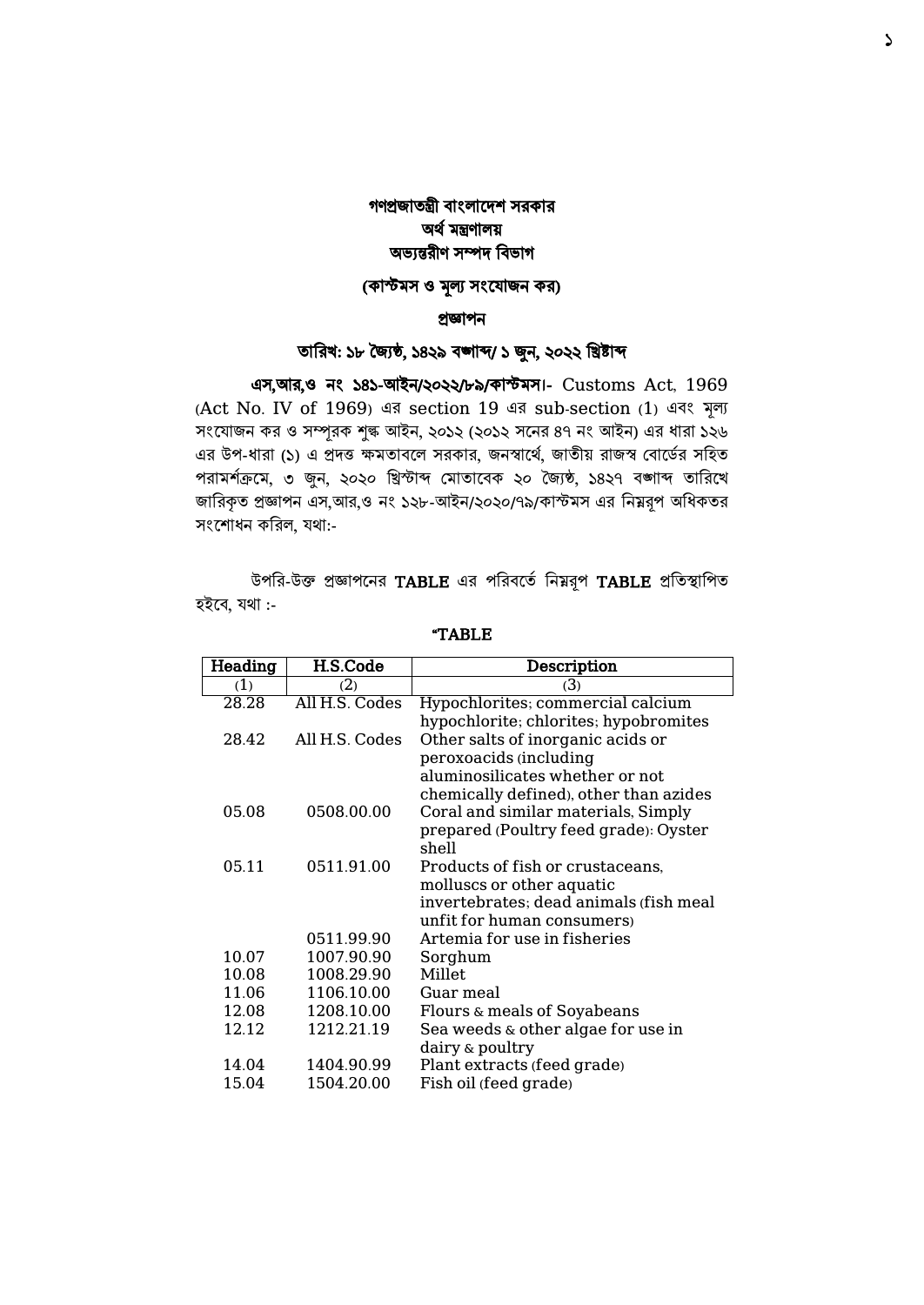| 15.16 | 1516.10.00 | Animal oil (Feed grade)                 |
|-------|------------|-----------------------------------------|
|       | 1516.20.00 | Vegetable fats                          |
| 17.03 | 1703.10.00 | Cane molasses (Feed grade)              |
|       | 1703.90.00 | Other molasses (Feed grade)             |
| 21.02 | 2102.10.00 | Active yeasts                           |
|       | 2102.20.00 | Inactive yeasts; Other Single-cell      |
|       |            | micro-organisms, dead                   |
| 21.06 | 2106.10.00 | Protein concentrate (feed grade)        |
| 23.03 | 2303.30.00 | Distiller's Dried Grains with Solubles  |
|       |            | (DDGS) (feed grade)                     |
|       | 2302.30.00 | Wheat Bran (Feed grade)                 |
|       | 2302.40.10 | Rice Bran (Feed grade)                  |
| 23.04 | 2304.00.00 | Soyabean oil cake                       |
| 23.06 | 2306.10.00 | Cotton seed extraction (Feed grade)     |
|       | 2306.30.00 | Sun flower meal/extraction (Feed        |
|       |            | grade)                                  |
|       | 2306.49.00 | Rapeseed extraction (Feed grade)        |
|       | 2306.60.00 | Palm kernel extraction (Feed grade)     |
|       | 2306.90.00 | Canola Meal/Extraction (Feed grade)     |
|       | 2306.90.00 | De-oil rice bran (DORM) (Feed grade)    |
|       | 2306.90.00 | Tea seed cake for use in Fisheries      |
| 23.09 | 2309.90.11 | Cre-amino (Feed grade) for animal feed  |
|       | 2309.90.11 | L-Isoleucine (Feed grade) for animal    |
|       |            | feed                                    |
|       | 2309.90.11 | Vitamin or mineral or amino acid or     |
|       |            | their combination (feed grade) for      |
|       |            | animal feed                             |
|       | 2309.90.12 | Vitamin premix or mineral premix or     |
|       |            | amino acid premix or their              |
|       |            | combination (feed grade) for animal     |
|       |            | feed                                    |
|       | 2309.90.13 | Probiotics or Prebiotics or their       |
|       |            | combination (feed grade) for animal     |
|       |            | feed                                    |
|       | 2309.90.14 | Phytogenic-essential oil or combination |
|       |            | of Phytogenic-essential oils (feed      |
|       |            | grade) for animal feed                  |
|       | 2309.90.19 | Ammonia Binder (Feed grade) for         |
|       |            | animal feed                             |
|       | 2309.90.19 | Coccidiostat for use in poultry for     |
|       |            | animal feed                             |
|       | 2309.90.19 | Emulsifier (feed grade); Preservative   |
|       |            | (feed grade) for animal feed            |
|       | 2309.90.19 | Liver Protector; renal protector;       |
|       |            | respiratory protector for animal feed   |
|       | 2309.90.19 | Pellet binders (feed grade); Anticaking |
|       |            | agent (feed grade); Antioxidant (feed   |
|       |            | grade); Appetizer (feed grade);         |
|       |            | Flavoring agent or sweetener (feed      |
|       |            | grade); Immune enhancer (feed grade);   |
|       |            |                                         |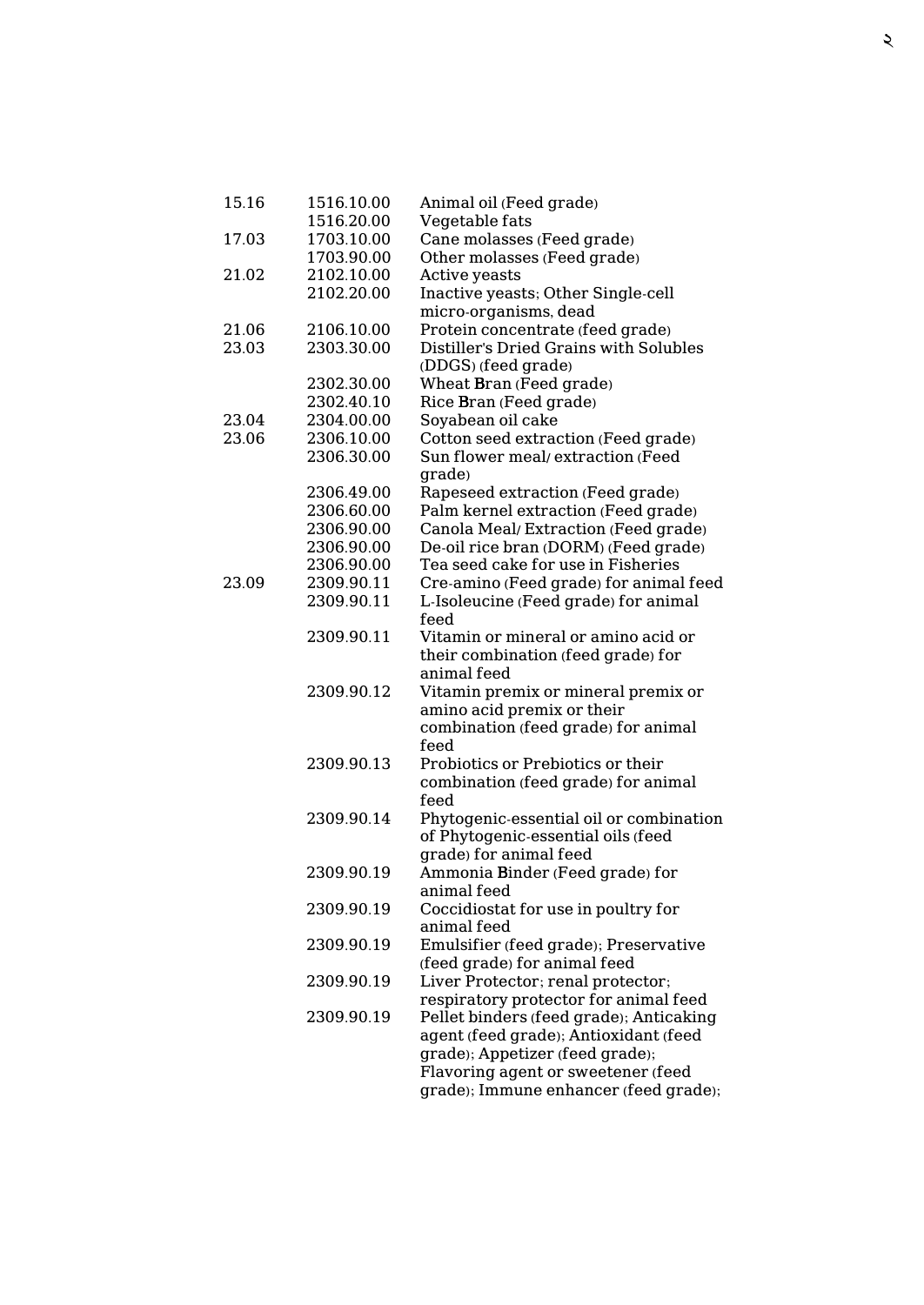|       |            | Pigmenter (feed grade); Acidifier and<br>mould inhibitor (feed grade); Toxin<br>binders and deactivator (feed grade)<br>for animal feed |
|-------|------------|-----------------------------------------------------------------------------------------------------------------------------------------|
|       | 2309.90.19 | Stabilizer and indicator for use in<br>Poultry, Dairy & Fisheries] for animal<br>feed                                                   |
|       | 2309.90.21 | Cre-amino (Feed grade) for fish feed                                                                                                    |
|       | 2309.90.21 | L-Isoleucine (Feed grade) for fish feed                                                                                                 |
|       | 2309.90.21 | Vitamin or mineral or amino acid or<br>their combination (feed grade) for fish<br>feed                                                  |
|       | 2309.90.22 | Vitamin premix or mineral premix or<br>amino acid premix or their                                                                       |
|       |            | combination (feed grade) for fish feed                                                                                                  |
|       | 2309.90.23 | Probiotics or Prebiotics or their                                                                                                       |
|       |            | combination (feed grade) for fish feed                                                                                                  |
|       | 2309.90.24 | Phytogenic-essential oil or combination<br>of Phytogenic-essential oils (feed<br>grade) for fish feed                                   |
|       | 2309.90.29 | Ammonia Binder (Feed grade) for fish                                                                                                    |
|       |            | feed                                                                                                                                    |
|       | 2309.90.29 | Coccidiostat for use in poultry for fish                                                                                                |
|       |            | feed for fish feed                                                                                                                      |
|       | 2309.90.29 | Emulsifier (feed grade); Preservative                                                                                                   |
|       |            | (feed grade) for fish feed                                                                                                              |
|       | 2309.90.29 | Liver Protector; renal protector;                                                                                                       |
|       |            | respiratory protector for fish feed                                                                                                     |
|       | 2309.90.29 | Pellet binders (feed grade); Anticaking                                                                                                 |
|       |            | agent (feed grade); Antioxidant (feed                                                                                                   |
|       |            | grade); Appetizer (feed grade);                                                                                                         |
|       |            | Flavoring agent or sweetener (feed                                                                                                      |
|       |            | grade); Immune enhancer (feed grade);                                                                                                   |
|       |            | Pigmenter (feed grade); Acidifier and                                                                                                   |
|       |            | mould inhibitor (feed grade); Toxin<br>binders and deactivator (feed grade)                                                             |
|       |            | for fish feed                                                                                                                           |
|       | 2309.90.29 | Stabilizer and indicator for use in                                                                                                     |
|       |            | Poultry, Dairy & Fisheries] for fish feed                                                                                               |
|       | 2309.90.90 | High Protein Granular-Vegetal                                                                                                           |
|       | 2309.90.90 | Poultry/Dairy/Fish feed/Food                                                                                                            |
|       |            | suppliment/additives                                                                                                                    |
|       | 2309.90.90 | Soya Protein Concentrate                                                                                                                |
| 25.17 | 2517.49.00 | Limestone (feed grade)                                                                                                                  |
| 28.01 | 2801.10.00 | Chlorine                                                                                                                                |
| 28.11 | 2811.29.90 | Hypochlorous acid                                                                                                                       |
| 28.32 | 2832.30.00 | Vaccine Stabilizer (Thiosulphates)                                                                                                      |
| 28.33 | 2833.19.00 | Sodium hydrogen sulphate                                                                                                                |
|       | 2833.25.00 | Copper sulphate pentahydrate (feed<br>grade)                                                                                            |

25.17 28.01  $28.11$ 

28.33 2833.19.00 Sodium hydrogen sulphate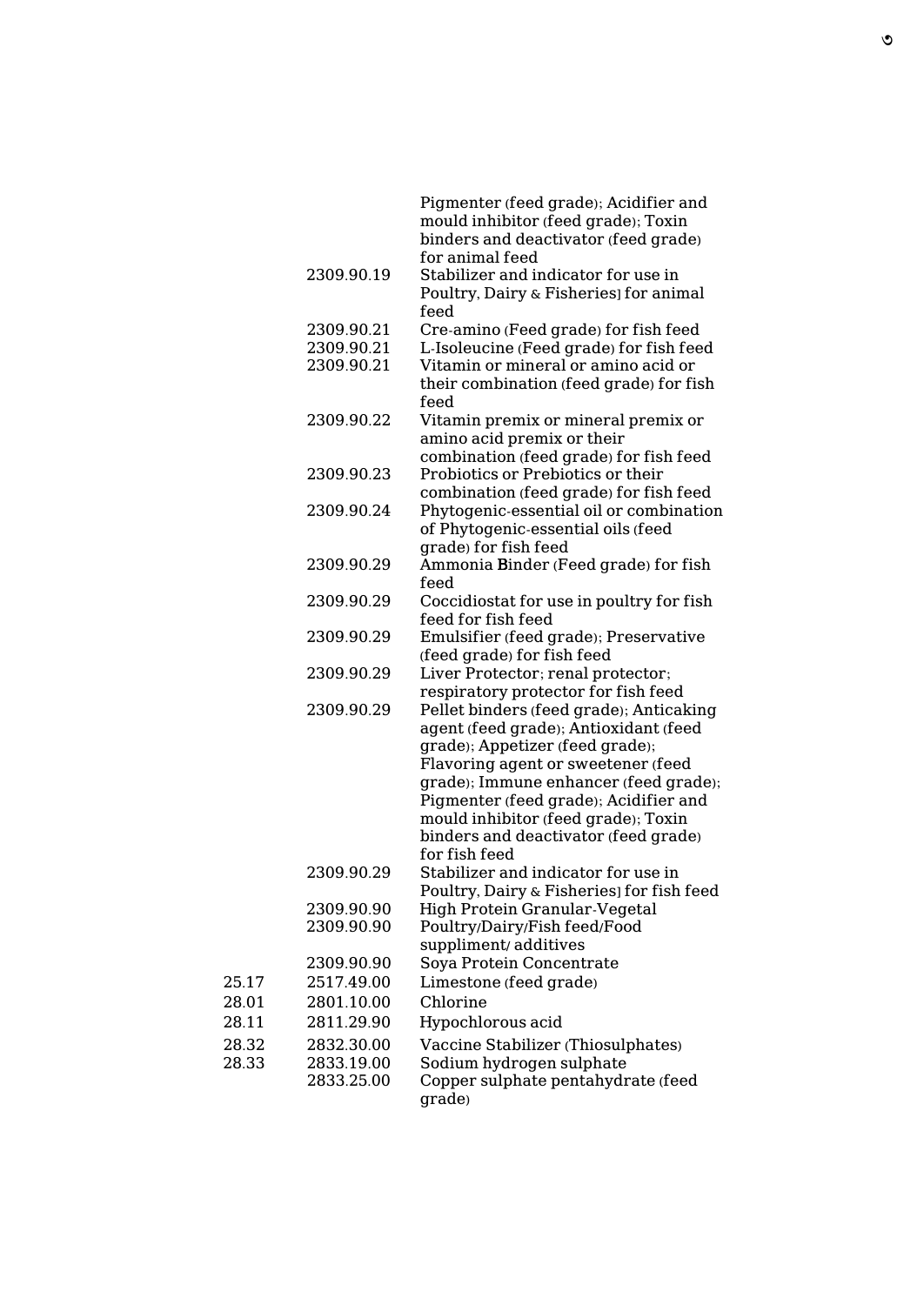|       | 2833.29.90 | Ferrous sulphate (feed grade)/          |
|-------|------------|-----------------------------------------|
|       |            | Manganese sulphate monohydrate          |
|       |            | (feed grade)                            |
| 28.35 | 2835.25.00 | Di-calcium phosphate (DCP)              |
|       | 2835.26.00 | Mono/Tricalcium phosphate (Feed         |
|       |            | grade)                                  |
| 28.36 | 2836.30.00 | Sodium hydrogen carbonate               |
|       | 2836.99.90 | Sodium per carbonate (Feed grade)       |
|       |            |                                         |
| 29.14 | 2914.23.00 | Ionones and methylionones               |
| 2915  | 2915.60.00 | Sodium butyrate; Calcium butyrate       |
| 2922  | 2922.41.00 | Lysine (feed grade)                     |
|       | 2922.49.00 | L-Valine (Feed grade)                   |
|       | 2922.50.00 | L-Threonine (feed grade)                |
| 29.23 | 2923.10.00 | Choline chloride                        |
|       | 2923.20.00 | Lecithins and other                     |
|       |            | phosphoaminolipids                      |
|       | 2923.90.00 | Betaine (feed grade)                    |
| 29.25 | 2925.29.90 | L-Arginine                              |
| 2930  | 2930.40.00 | Methionine (feed grade)                 |
|       | 2930.90.90 | Other organo-sulphur compounds          |
| 2933  | 2933.99.00 | L-Tryptophan (feed grade)               |
| 29.34 | 2934.99.10 | Nucleic acids and their salts           |
| 29.37 | 2937.19.10 | Hormone or combination of hormones      |
|       |            | for use in poultry, dairy and fisheries |
| 29.42 | 2942.00.90 | Poultry dung fermentation leaven        |
| 30.03 | 3003.10.00 | Veterinary and fishery medicament for   |
|       |            | retail sale                             |
|       | 3003.20.00 |                                         |
|       | 3003.39.90 |                                         |
|       | 3003.90.99 | Veterinary medicine: FMD Vaccine,       |
|       |            | Bio-add, Til-gain, Origo-stim           |
| 30.04 | 3004.10.00 | Veterinary Medicine (Antibiotic)        |
|       | 3004.20.90 | Medicaments containing other            |
|       |            | Antibiotics for Poultry & Dairy         |
|       | 3004.20.90 | Veterinary Medicine (Cefquinome         |
|       |            | Sulphate)                               |
|       |            |                                         |
|       | 3004.32.00 | Veterinary Medicine (Anti-Mastitis)     |
|       | 3004.39.90 | Medicaments of other Hormones for       |
|       |            | Poultry & Dairy                         |
|       | 3004.39.90 | Veterinary Medicine (Hormone)           |
|       | 3004.50.00 | Diluents (Dilavia) For Vaccine Use      |
|       | 3004.50.00 | Other medicaments containing            |
|       |            | vitamins or other products of Heading   |
|       |            | No. 29.36                               |
|       | 3004.90.99 | Diluents, Solvents For Vaccine Use      |
|       | 3004.90.99 | Veterinary medicine: FMD Vaccine,       |
|       |            | Bio-add, Til-gain, Origo-stim /         |
|       |            | Spermfilter                             |
| 32.03 | 3203.00.00 | Colouring matter of vegetable or        |
|       |            | animal origin (including dyeing         |